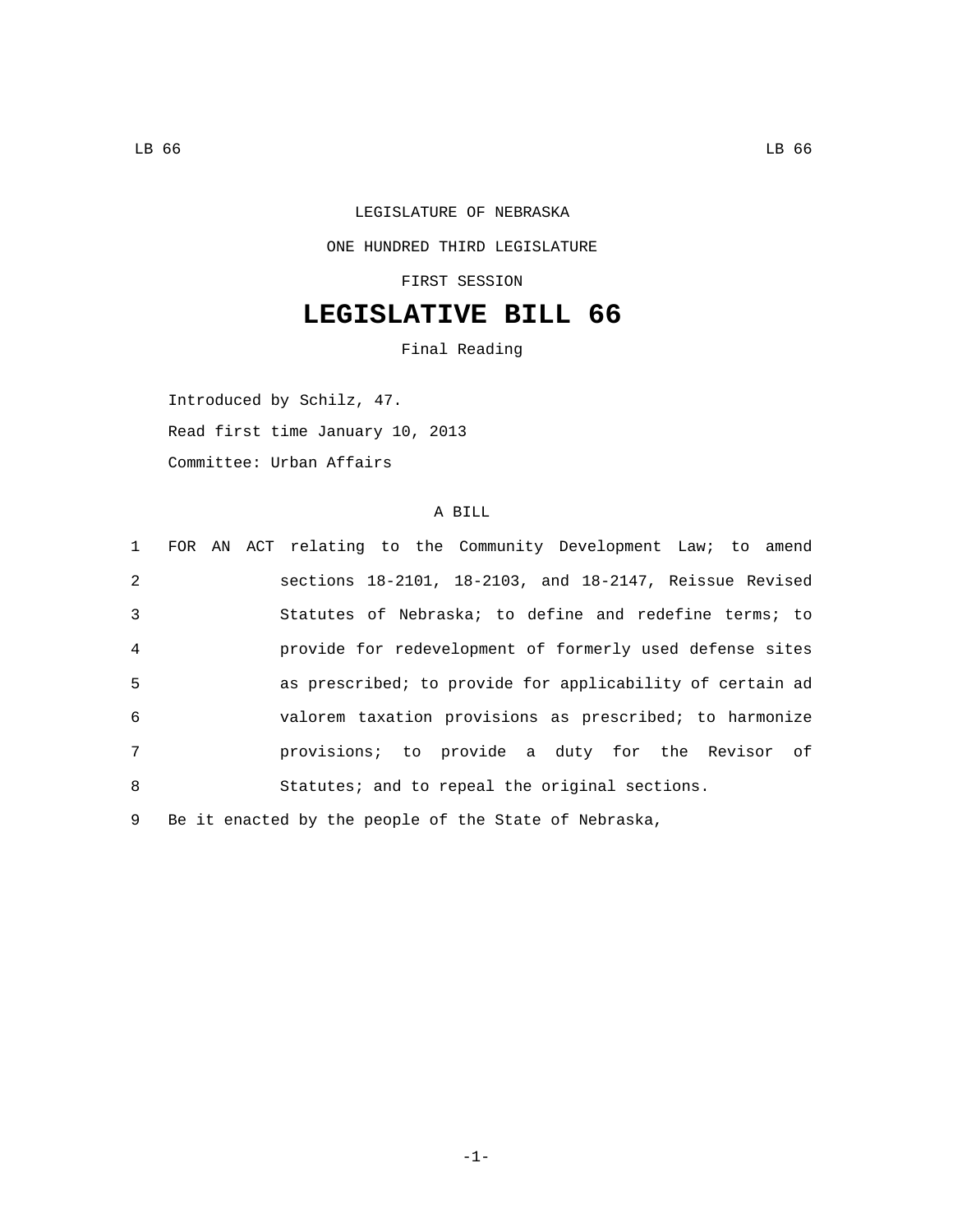Section 1. Section 18-2101, Reissue Revised Statutes of 2 Nebraska, is amended to read: 18-2101 Sections 18-2101 to 18-2144 and section 3 of this act shall be known and may be cited as the Community Development Law. Sec. 2. Section 18-2103, Reissue Revised Statutes of 6 Nebraska, is amended to read: 18-2103 For purposes of the Community Development Law, 8 unless the context otherwise requires: (1) An authority means any community redevelopment authority created pursuant to section 18-2102.01 and a city or village which has created a community development agency pursuant to the provisions of section 18-2101.01 and does not include a limited 13 community redevelopment authority; (2) Limited community redevelopment authority means a community redevelopment authority created pursuant to section 18-2102.01 having only one single specific limited pilot project 17 authorized; (3) City means any city or incorporated village in the 19 state; (4) Public body means the state or any municipality, county, township, board, commission, authority, district, or other political subdivision or public body of the state; (5) Governing body or local governing body means the city council, board of trustees, or other legislative body charged with

25 governing the municipality;

-2-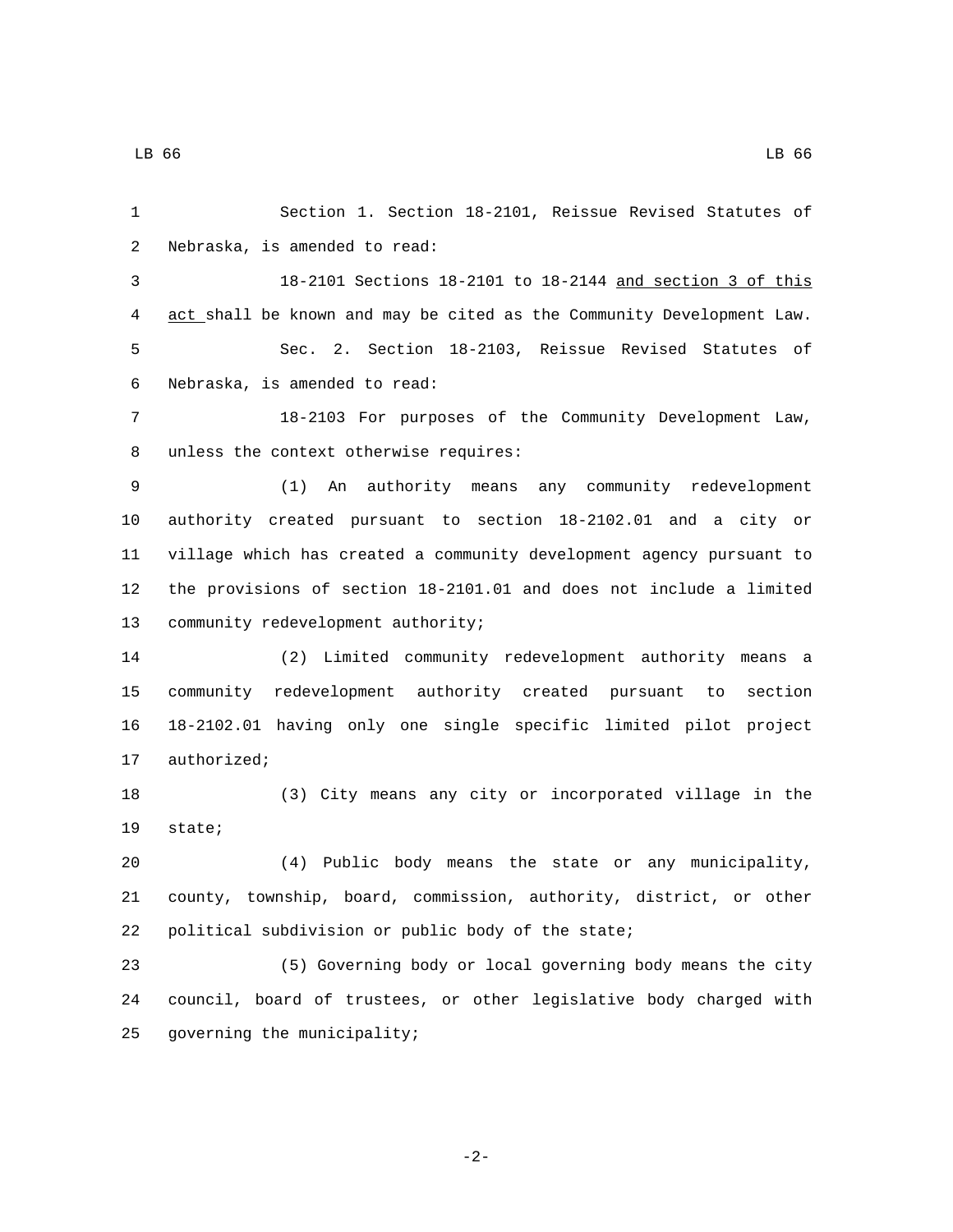LB 66 LB 66 LB 66 LB 66 LB 66 LB 66 LB 66 LB 66 LB 66 LB 66 LB 66 LB 66 LB 66 LB 66 LB 66

 (6) Mayor means the mayor of the city or chairperson of 2 the board of trustees of the village;

(7) Clerk means the clerk of the city or village;

 (8) Federal government means the United States of America, or any agency or instrumentality, corporate or otherwise, of 6 the United States of America;

 (9) Area of operation means and includes the area within the corporate limits of the city and such land outside the city as may come within the purview of section 18-2123 and section 3 of this 10 act;

 (10) Substandard areas means an area in which there is a predominance of buildings or improvements, whether nonresidential or residential in character, which, by reason of dilapidation, deterioration, age or obsolescence, inadequate provision for ventilation, light, air, sanitation, or open spaces, high density of population and overcrowding, or the existence of conditions which endanger life or property by fire and other causes, or any combination of such factors, is conducive to ill health, transmission of disease, infant mortality, juvenile delinquency, and crime, (which cannot be remedied through construction of prisons), and is detrimental to the public health, safety, morals, or welfare;

 (11) Blighted area means an area, which (a) by reason of the presence of a substantial number of deteriorated or deteriorating structures, existence of defective or inadequate street layout, faulty lot layout in relation to size, adequacy, accessibility, or

-3-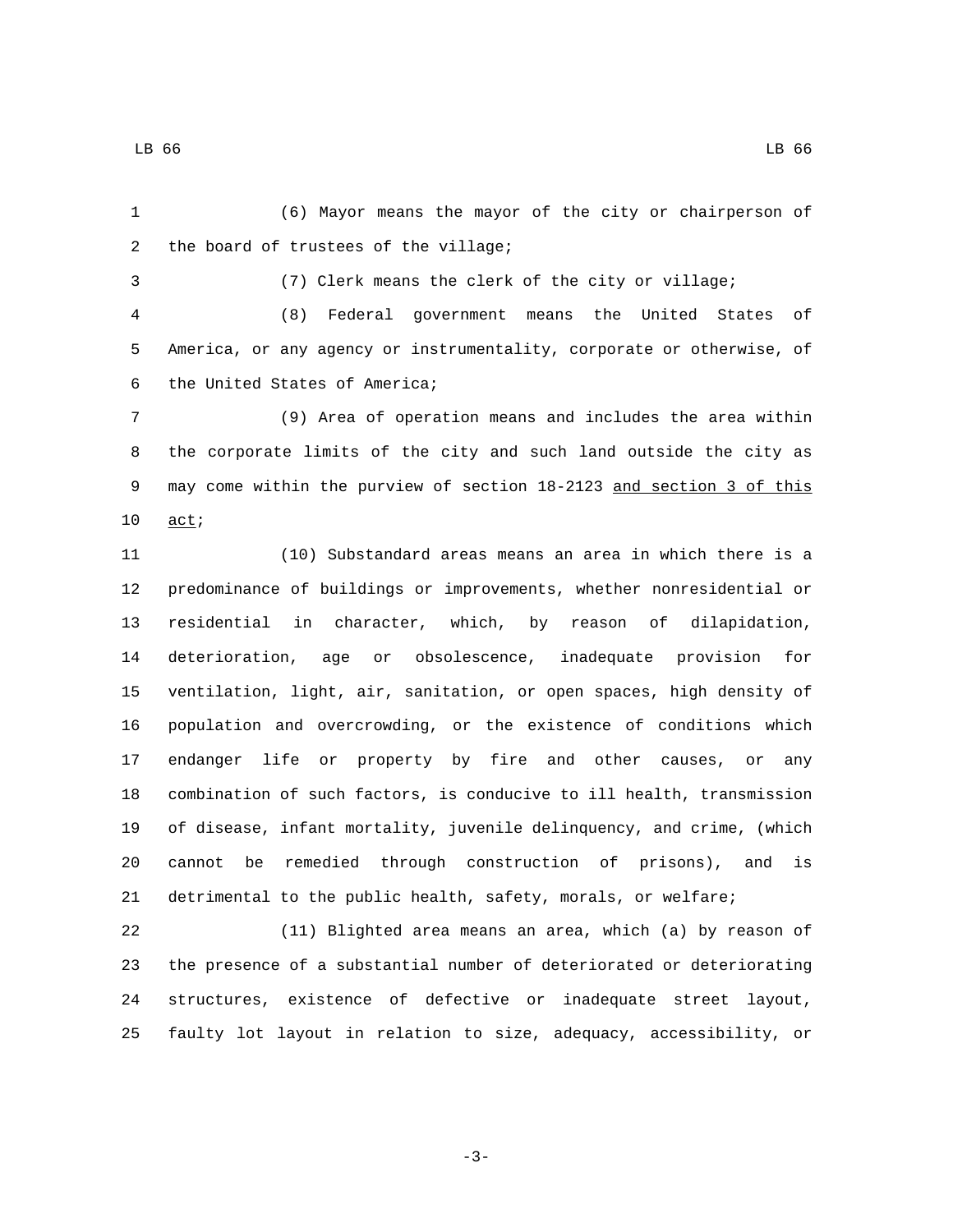usefulness, insanitary or unsafe conditions, deterioration of site or other improvements, diversity of ownership, tax or special assessment delinquency exceeding the fair value of the land, defective or unusual conditions of title, improper subdivision or obsolete platting, or the existence of conditions which endanger life or property by fire and other causes, or any combination of such factors, substantially impairs or arrests the sound growth of the community, retards the provision of housing accommodations, or constitutes an economic or social liability and is detrimental to the public health, safety, morals, or welfare in its present condition and use and (b) in which there is at least one of the following conditions: (i) Unemployment in the designated area is at least one hundred twenty percent of the state or national average; (ii) the average age of the residential or commercial units in the area is at least forty years; (iii) more than half of the plotted and subdivided property in an area is unimproved land that has been within the city

 for forty years and has remained unimproved during that time; (iv) the per capita income of the area is lower than the average per capita income of the city or village in which the area is designated; or (v) the area has had either stable or decreasing population based on the last two decennial censuses. In no event shall a city of the metropolitan, primary, or first class designate more than thirty-five percent of the city as blighted, a city of the second class shall not designate an area larger than fifty percent of the city as blighted, and a village shall not designate an area larger than one hundred

-4-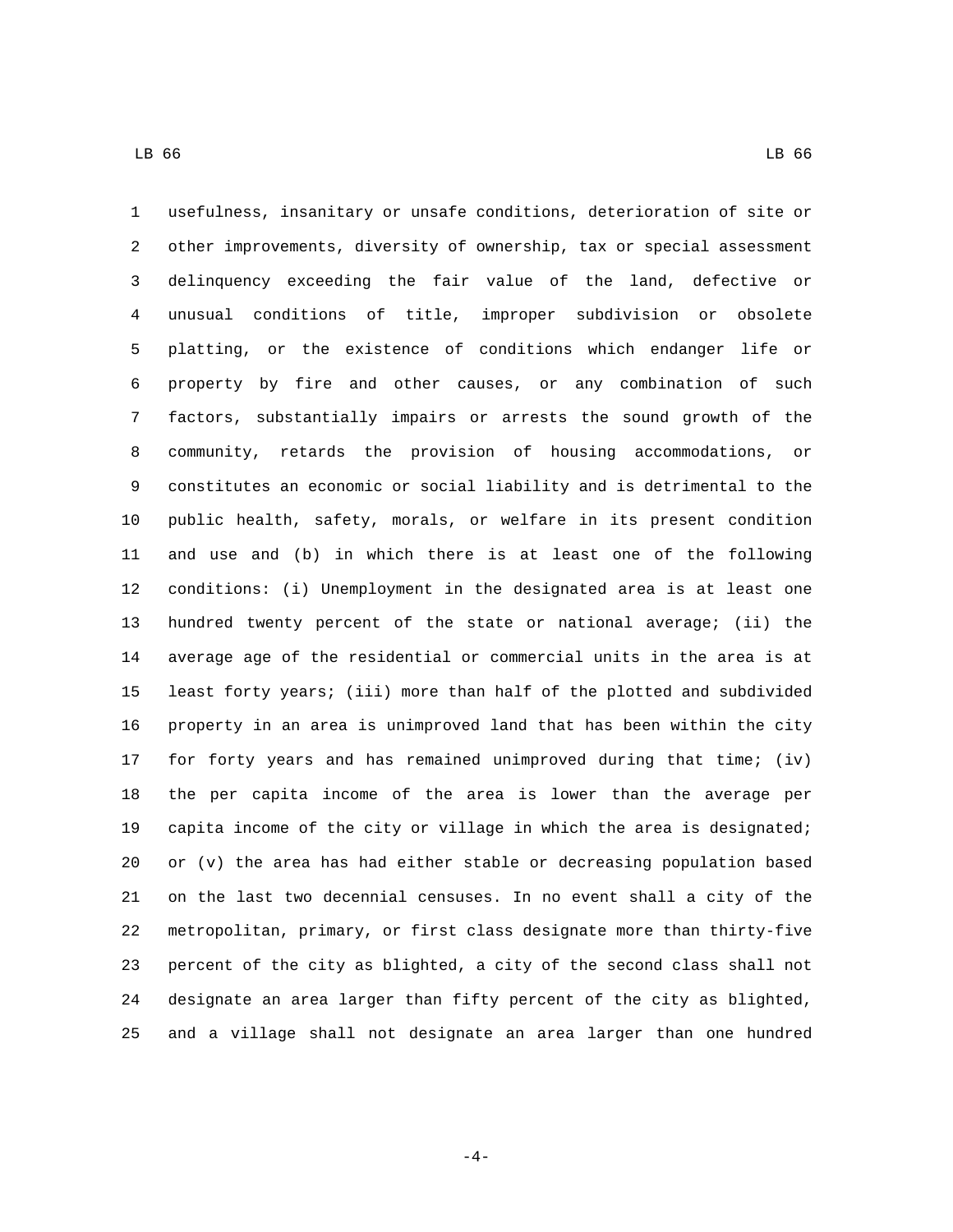LB 66 LB 66 LB 66 LB 66 LB 66 LB 66 LB 66 LB 66 LB 66 LB 66 LB 66 LB 66 LB 66 LB 66 LB 66

1 percent of the village as blighted;

 (12) Redevelopment project means any work or undertaking in one or more community redevelopment areas: (a) To acquire substandard and blighted areas or portions thereof, including lands, structures, or improvements the acquisition of which is necessary or incidental to the proper clearance, development, or redevelopment of such substandard and blighted areas; (b) to clear any such areas by demolition or removal of existing buildings, structures, streets, utilities, or other improvements thereon and to install, construct, or reconstruct streets, utilities, parks, playgrounds, public spaces, public parking facilities, sidewalks or moving sidewalks, convention and civic centers, bus stop shelters, lighting, benches or other similar furniture, trash receptacles, shelters, skywalks and pedestrian and vehicular overpasses and underpasses, and any other necessary public improvements essential to the preparation of sites for uses in accordance with a redevelopment plan; (c) to sell, lease, or otherwise make available land in such areas for residential, recreational, commercial, industrial, or other uses, including parking or other facilities functionally related or subordinate to such uses, or for public use or to retain such land for public use, in accordance with a redevelopment plan; and may also include the preparation of the redevelopment plan, the planning, survey, and other work incident to a redevelopment project and the preparation of all plans and arrangements for carrying out a redevelopment project; (d) to dispose of all real and personal property or any interest in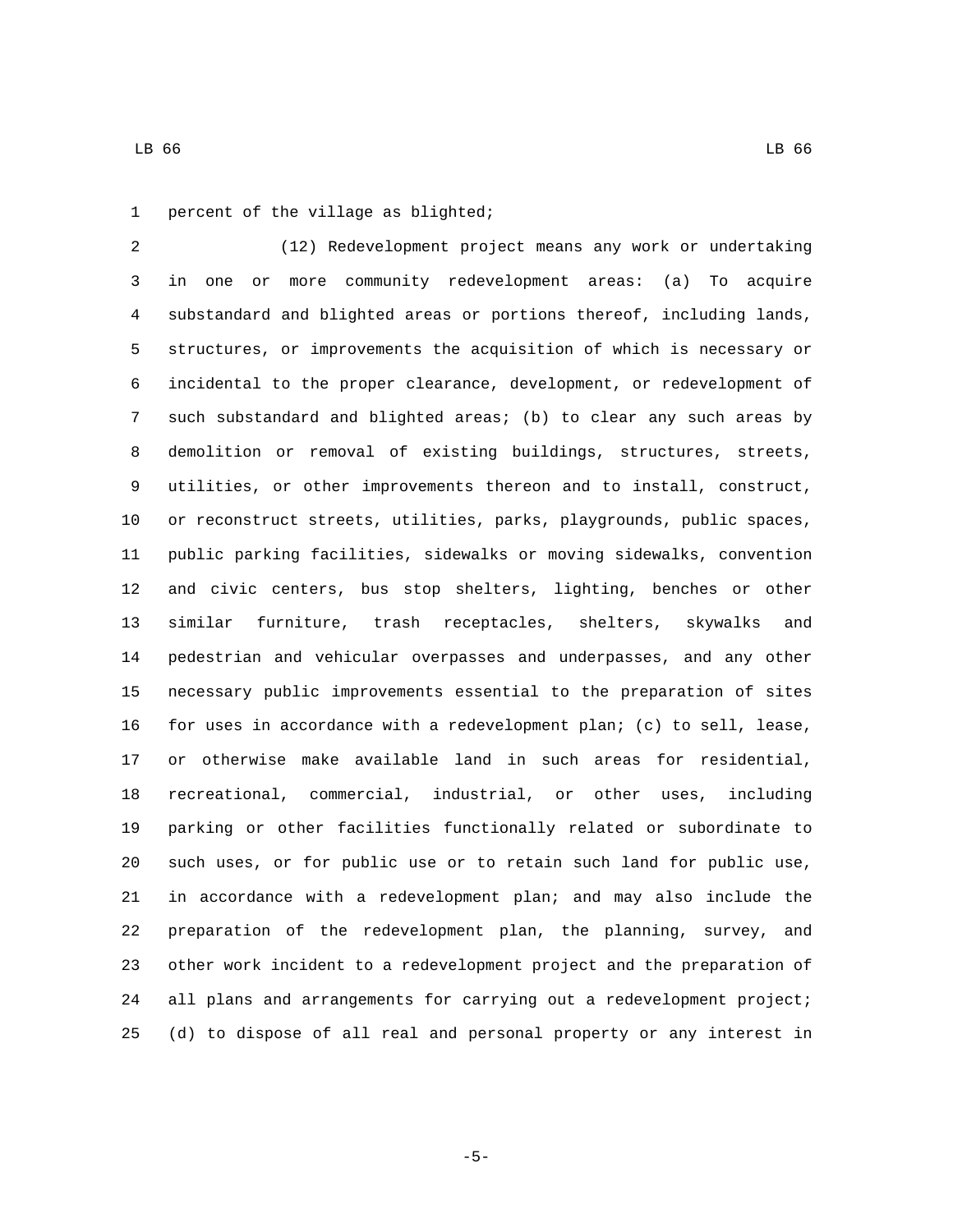such property, or assets, cash, or other funds held or used in connection with residential, recreational, commercial, industrial, or other uses, including parking or other facilities functionally related or subordinate to such uses, or any public use specified in a redevelopment plan or project, except that such disposition shall be at its fair value for uses in accordance with the redevelopment plan; (e) to acquire real property in a community redevelopment area which, under the redevelopment plan, is to be repaired or rehabilitated for dwelling use or related facilities, repair or rehabilitate the structures, and resell the property; and (f) to carry out plans for a program of voluntary or compulsory repair, rehabilitation, or demolition of buildings or other improvements in accordance with the 13 redevelopment plan;

 (13) Redevelopment plan means a plan, as it exists from time to time for one or more community redevelopment areas, or for a redevelopment project, which (a) conforms to the general plan for the municipality as a whole and (b) is sufficiently complete to indicate such land acquisition, demolition and removal of structures, redevelopment, improvements, and rehabilitation as may be proposed to be carried out in the community redevelopment area, zoning and planning changes, if any, land uses, maximum densities, and building 22 requirements;

 (14) Redeveloper means any person, partnership, or public or private corporation or agency which enters or proposes to enter 25 into a redevelopment contract;

-6-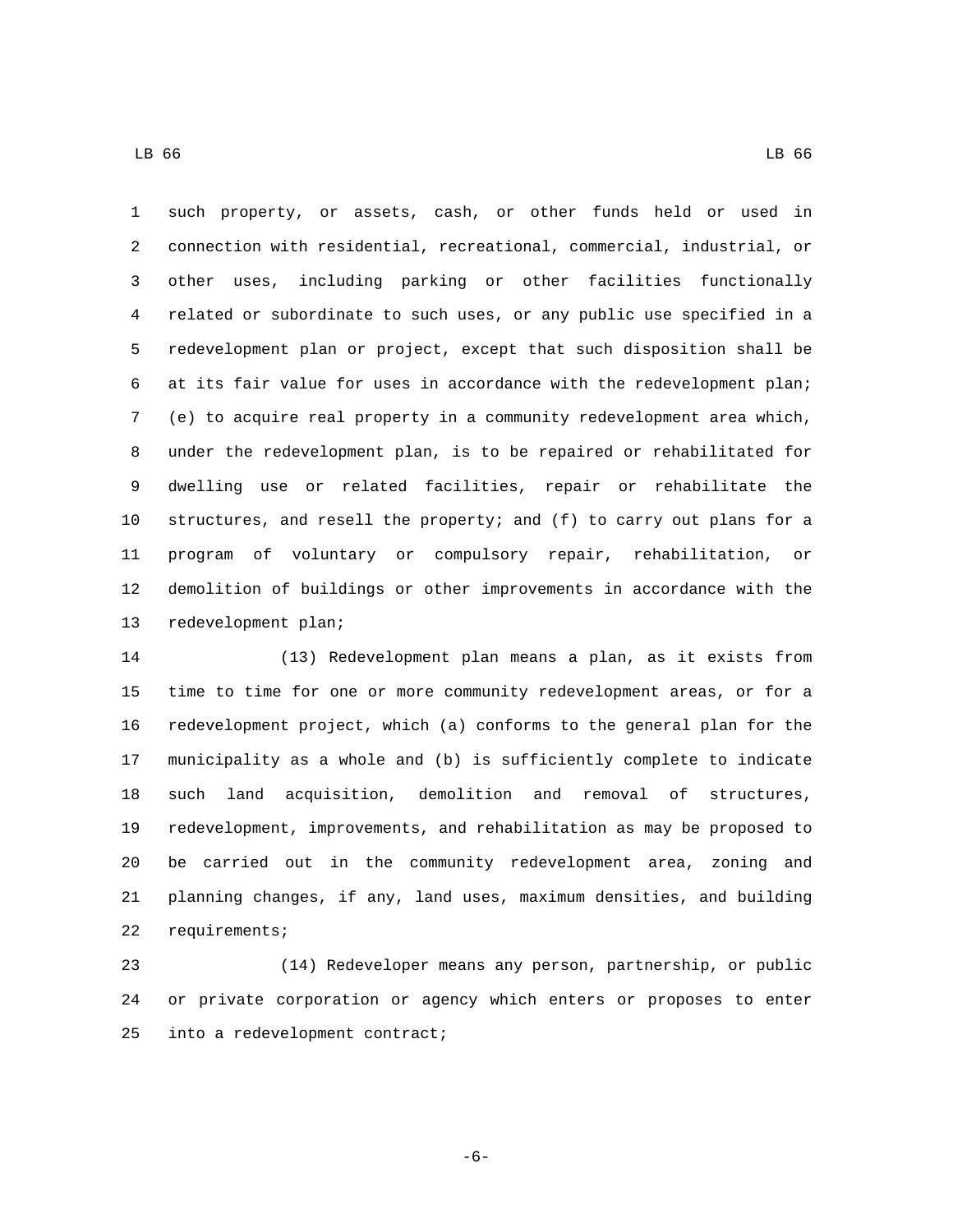(15) Redevelopment contract means a contract entered into between an authority and a redeveloper for the redevelopment of an 3 area in conformity with a redevelopment plan;

 (16) Real property means all lands, including improvements and fixtures thereon, and property of any nature appurtenant thereto, or used in connection therewith, and every estate, interest and right, legal or equitable, therein, including terms for years and liens by way of judgment, mortgage, or otherwise, 9 and the indebtedness secured by such liens;

 (17) Bonds means any bonds, including refunding bonds, notes, interim certificates, debentures, or other obligations issued pursuant to the Community Development Law except for bonds issued 13 pursuant to section 18-2142.04;

 (18) Obligee means any bondholder, agent, or trustee for any bondholder, or lessor demising to any authority, established pursuant to section 18-2102.01, property used in connection with a redevelopment project, or any assignee or assignees of such lessor's interest or any part thereof, and the federal government when it is a 19 party to any contract with such authority;

 (19) Person means any individual, firm, partnership, limited liability company, corporation, company, association, joint- stock association, or body politic and includes any trustee, receiver, assignee, or other similar representative thereof;

 (20) Community redevelopment area means a substandard and blighted area which the community redevelopment authority designates

LB 66 LB 66 LB 66 LB 66 LB 66 LB 66 LB 66 LB 66 LB 66 LB 66 LB 66 LB 66 LB 66 LB 66 LB 66

-7-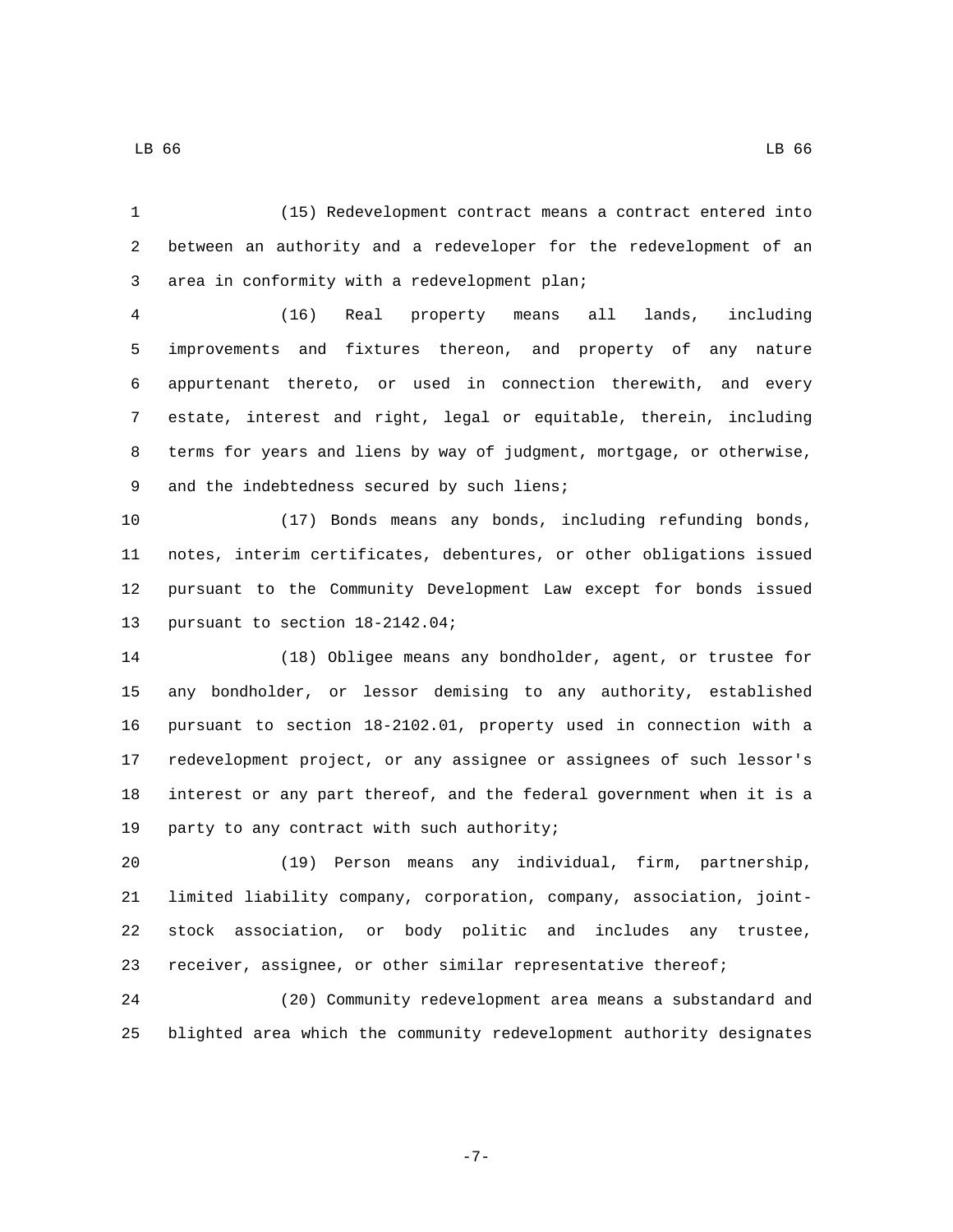1 as appropriate for a renewal project;

 (21) Redevelopment project valuation means the valuation for assessment of the taxable real property in a redevelopment project last certified for the year prior to the effective date of 5 the provision authorized in section 18-2147;

 (22) Enhanced employment area means an area not exceeding six hundred acres (a) within a community redevelopment area which is designated by an authority as eligible for the imposition of an occupation tax or (b) not within a community redevelopment area as 10 may be designated under section 18-2142.04;

 (23) Employee means a person employed at a business as a 12 result of a redevelopment project;

 (24) Employer-provided health benefit means any item paid for by the employer in total or in part that aids in the cost of health care services, including, but not limited to, health insurance, health savings accounts, and employer reimbursement of 17 health care costs;

 (25) Equivalent employees means the number of employees computed by (a) dividing the total hours to be paid in a year by (b) the product of forty times the number of weeks in a year;

 (26) Business means any private business located in an 22 enhanced employment area;

 (27) New investment means the value of improvements to real estate made in an enhanced employment area by a developer or a 25 business;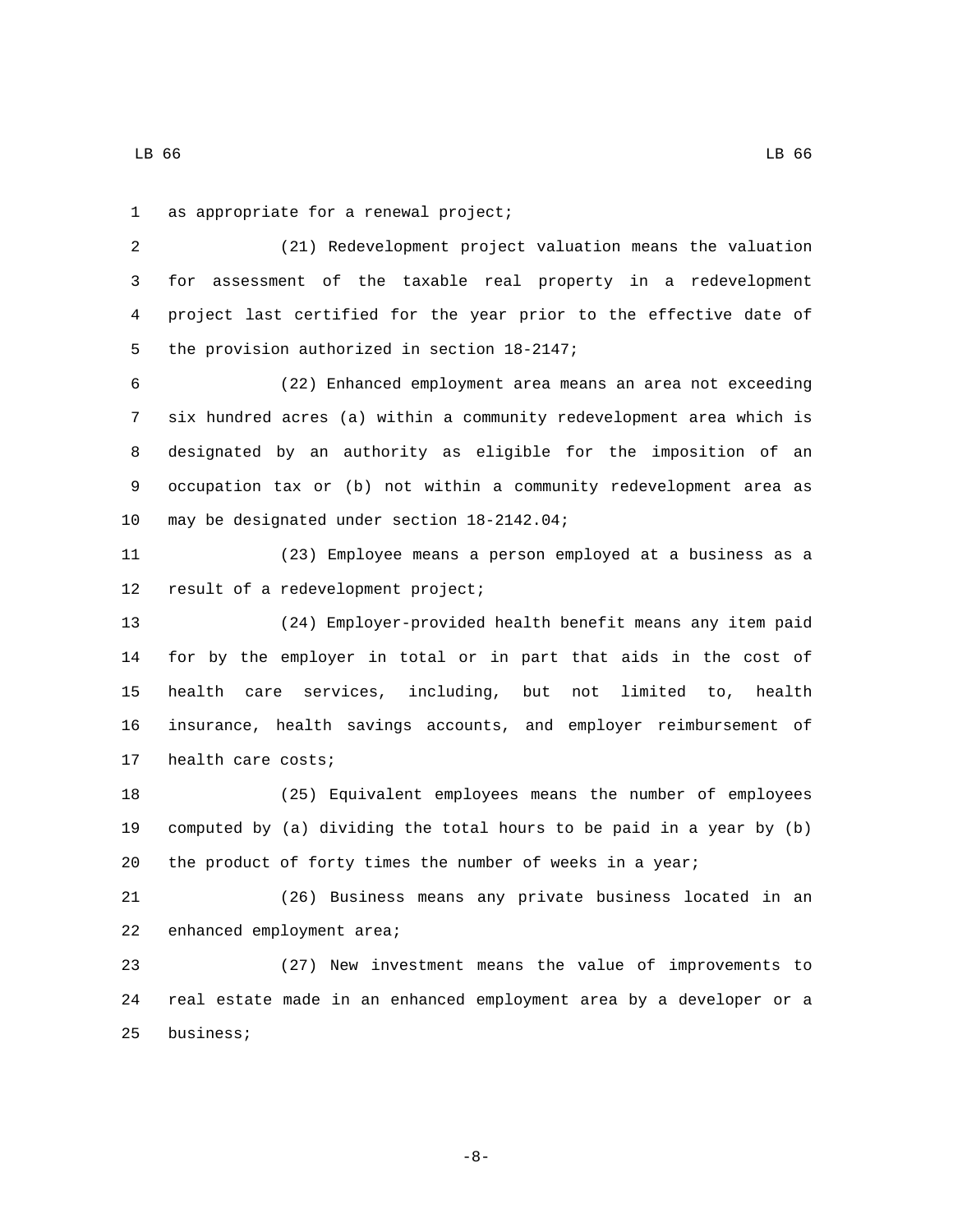| 1  | (28)<br>Number<br>of<br>employees means<br>the<br>number<br>оf<br>new |
|----|-----------------------------------------------------------------------|
| 2  | equivalent employees that are employed at a business as a result of   |
| 3  | the redevelopment project during a year that are in excess of the     |
| 4  | number of equivalent employees during the year immediately prior to   |
| 5  | the year that a redevelopment plan is adopted; and                    |
| 6  | (29) Occupation tax means a tax imposed under section                 |
| 7  | $18 - 2142.02$ .                                                      |
| 8  | Sec. 3. (1) Notwithstanding any other provisions of the               |
| 9  | Community Development Law to the contrary, a city may undertake a     |
| 10 | redevelopment project that includes real property located outside the |
| 11 | corporate limits of such city if the following requirements have been |
| 12 | met:                                                                  |
| 13 | (a) The real property located outside the corporate                   |
| 14 | limits of the city is a formerly used defense site;                   |
| 15 | (b) The formerly used defense site is located within the              |
| 16 | same county as the city approving such redevelopment project;         |
| 17 | (c) The formerly used defense site is located within a                |
| 18 | sanitary and improvement district;                                    |
| 19 | (d) The governing body of the city approving such                     |
| 20 | redevelopment project passes an ordinance stating such city's intent  |
| 21 | to annex the formerly used defense site in the future; and            |
| 22 | (e) The redevelopment project has been consented to by                |
| 23 | any city exercising extraterritorial jurisdiction over the formerly   |
| 24 | used defense site.                                                    |

(2) For purposes of this section, formerly used defense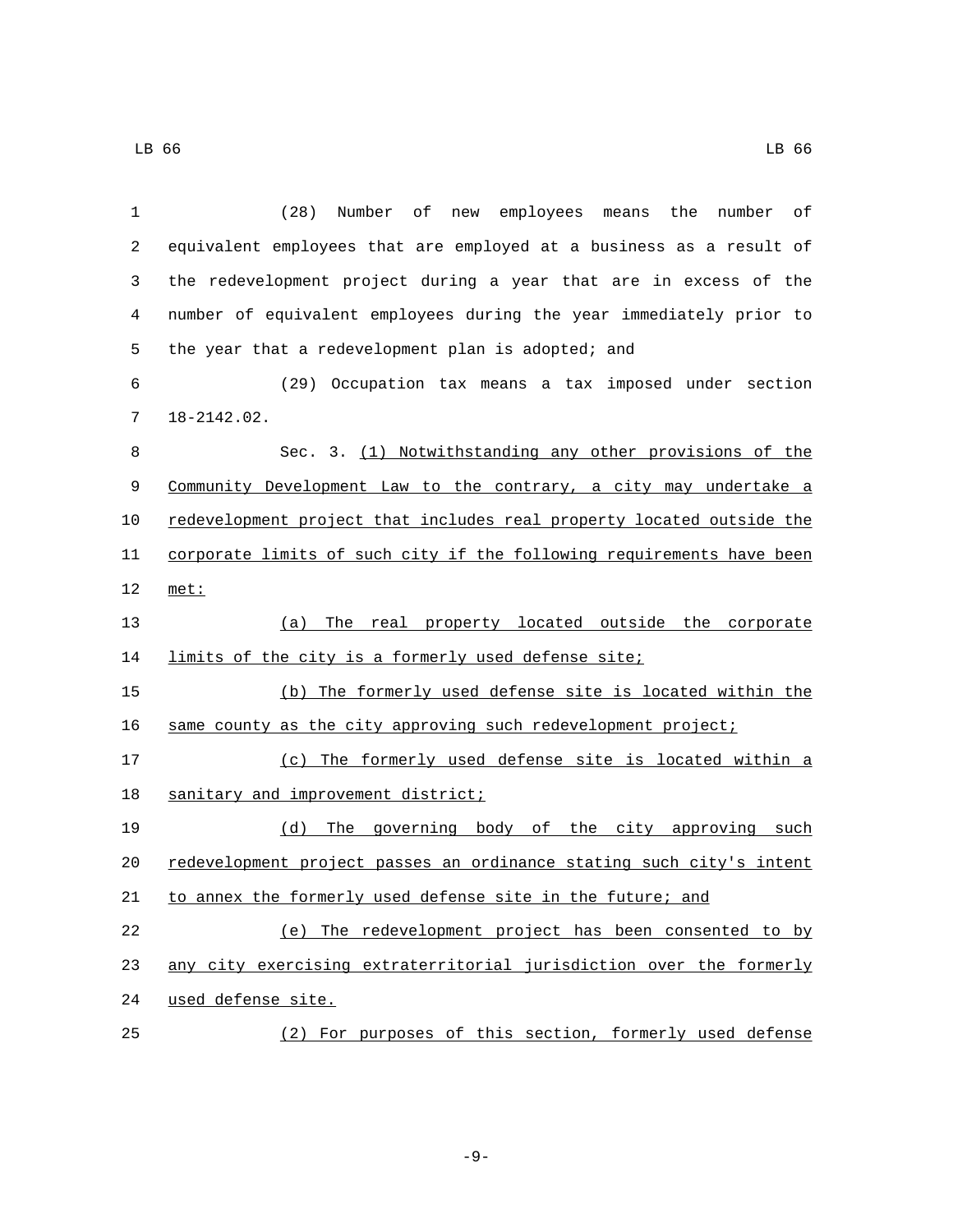| 1  | site means real property that was formerly owned by, leased to, or    |
|----|-----------------------------------------------------------------------|
| 2  | otherwise possessed by the United States and under the jurisdiction   |
| 3  | of the United States Secretary of Defense. Formerly used defense site |
| 4  | does not include missile silos.                                       |
| 5  | (3) The inclusion of a formerly used defense site in any              |
| 6  | redevelopment project under this section shall not result in:         |
| 7  | (a) Any change in the service area of any electric                    |
| 8  | utility or natural gas utility unless such change has been agreed to  |
| 9  | by the electric utility or natural gas utility serving the formerly   |
| 10 | used defense site at the time of approval of such redevelopment       |
| 11 | project; or                                                           |
| 12 | (b) Any change in the service area of any communications              |
| 13 | company as defined in section 77-2734.04 unless (i) such change has   |
| 14 | been agreed to by the communications company serving the formerly     |
| 15 | used defense site at the time of approval of such redevelopment       |
| 16 | project or (ii) such change occurs pursuant to sections 86-135 to     |
| 17 | $86 - 138$ .                                                          |
| 18 | (4) A city approving a redevelopment project under this               |
| 19 | section and the county in which the formerly used defense site is     |
| 20 | located<br>enter into an agreement pursuant to the Interlocal<br>may  |
| 21 | Cooperation Act in which the county agrees to reimburse such city for |
| 22 | any services the city provides to the formerly used defense site      |
| 23 | after approval of the redevelopment project.                          |
| 24 | Sec. 4. Section 18-2147, Reissue Revised Statutes of                  |
| 25 | Nebraska, is amended to read:                                         |

 $-10-$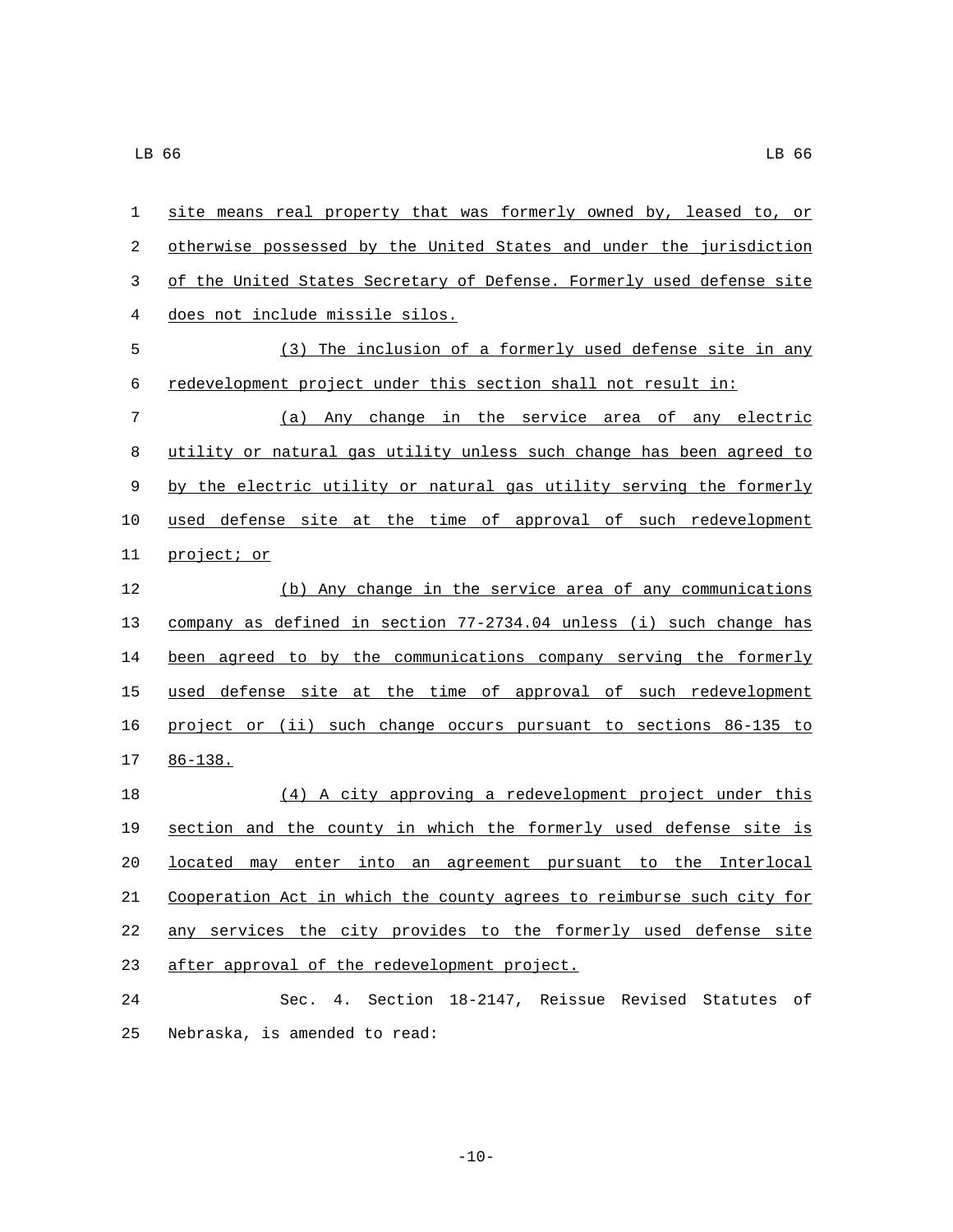18-2147 (1) Any redevelopment plan as originally approved or as later modified pursuant to section 18-2117 may contain a provision that any ad valorem tax levied upon real property, or any portion thereof, in a redevelopment project for the benefit of any public body shall be divided, for a period not to exceed fifteen years after the effective date as identified in the project redevelopment contract or in the resolution of the authority authorizing the issuance of bonds pursuant to section 18-2124, as 9 follows:

 (a) That portion of the ad valorem tax which is produced by the levy at the rate fixed each year by or for each such public body upon the redevelopment project valuation shall be paid into the funds of each such public body in the same proportion as are all other taxes collected by or for the body. When there is not a redevelopment project valuation on a parcel or parcels, the county assessor shall determine the redevelopment project valuation based upon the fair market valuation of the parcel or parcels as of January 1 of the year prior to the year that the ad valorem taxes are to be divided. The county assessor shall provide written notice of the redevelopment project valuation to the authority as defined in section 18-2103 and the owner. The authority or owner may protest the valuation to the county board of equalization within thirty days after the date of the valuation notice. All provisions of section 77-1502 except dates for filing of a protest, the period for hearing protests, and the date for mailing notice of the county board of

-11-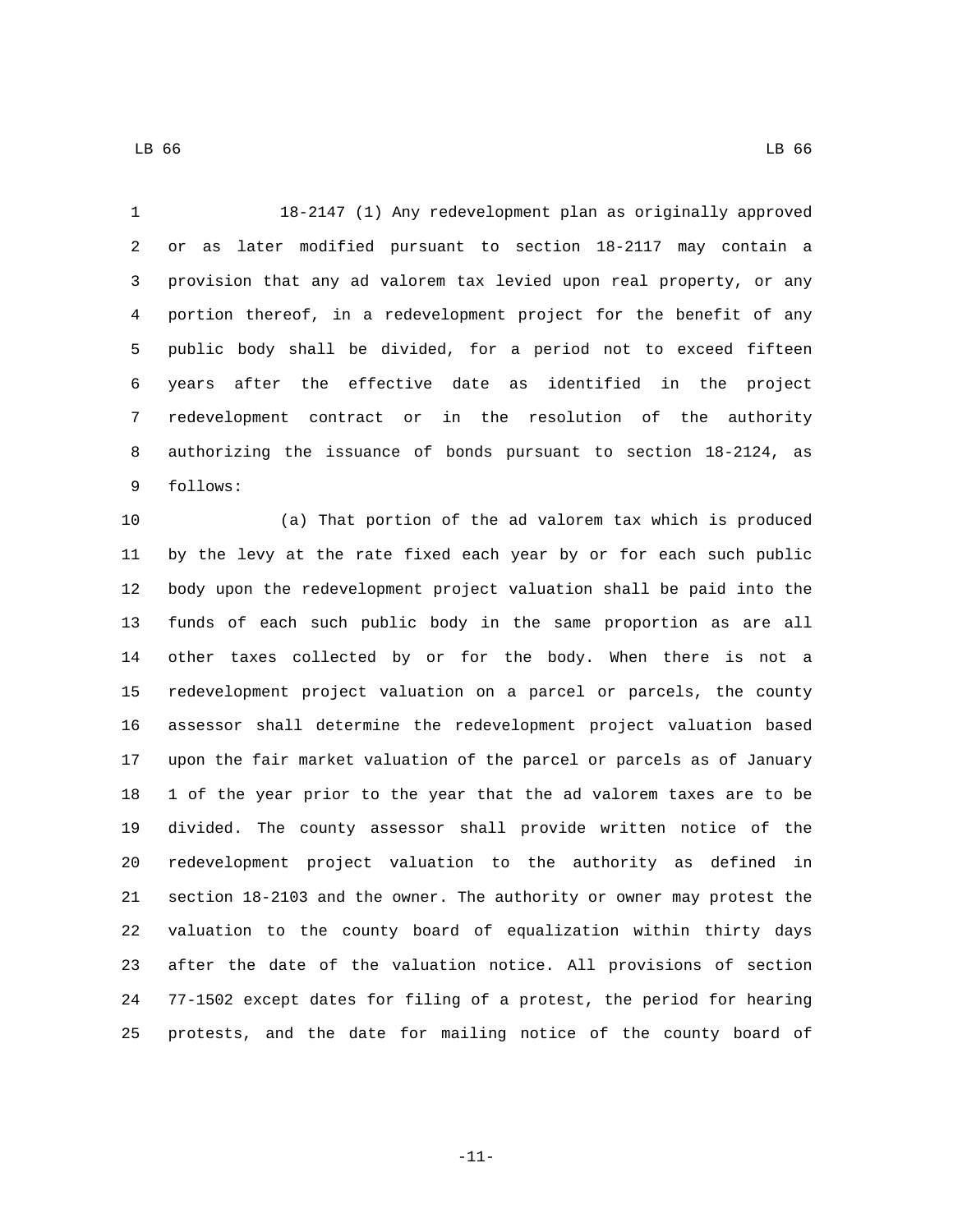equalization's decision are applicable to any protest filed pursuant to this section. The county board of equalization shall decide any protest filed pursuant to this section within thirty days after the filing of the protest. The county clerk shall mail a copy of the decision made by the county board of equalization on protests pursuant to this section to the authority or owner within seven days after the board's decision. Any decision of the county board of equalization may be appealed to the Tax Equalization and Review Commission, in accordance with section 77-5013, within thirty days 10 after the date of the decision;

 (b) That portion of the ad valorem tax on real property, as provided in the redevelopment contract or bond resolution, in the redevelopment project in excess of such amount, if any, shall be allocated to and, when collected, paid into a special fund of the authority to be used solely to pay the principal of, the interest on, and any premiums due in connection with the bonds of, loans, notes, or advances of money to, or indebtedness incurred by, whether funded, refunded, assumed, or otherwise, such authority for financing or refinancing, in whole or in part, the redevelopment project. When such bonds, loans, notes, advances of money, or indebtedness, including interest and premiums due, have been paid, the authority shall so notify the county assessor and county treasurer and all ad valorem taxes upon taxable real property in such a redevelopment project shall be paid into the funds of the respective public bodies; and

-12-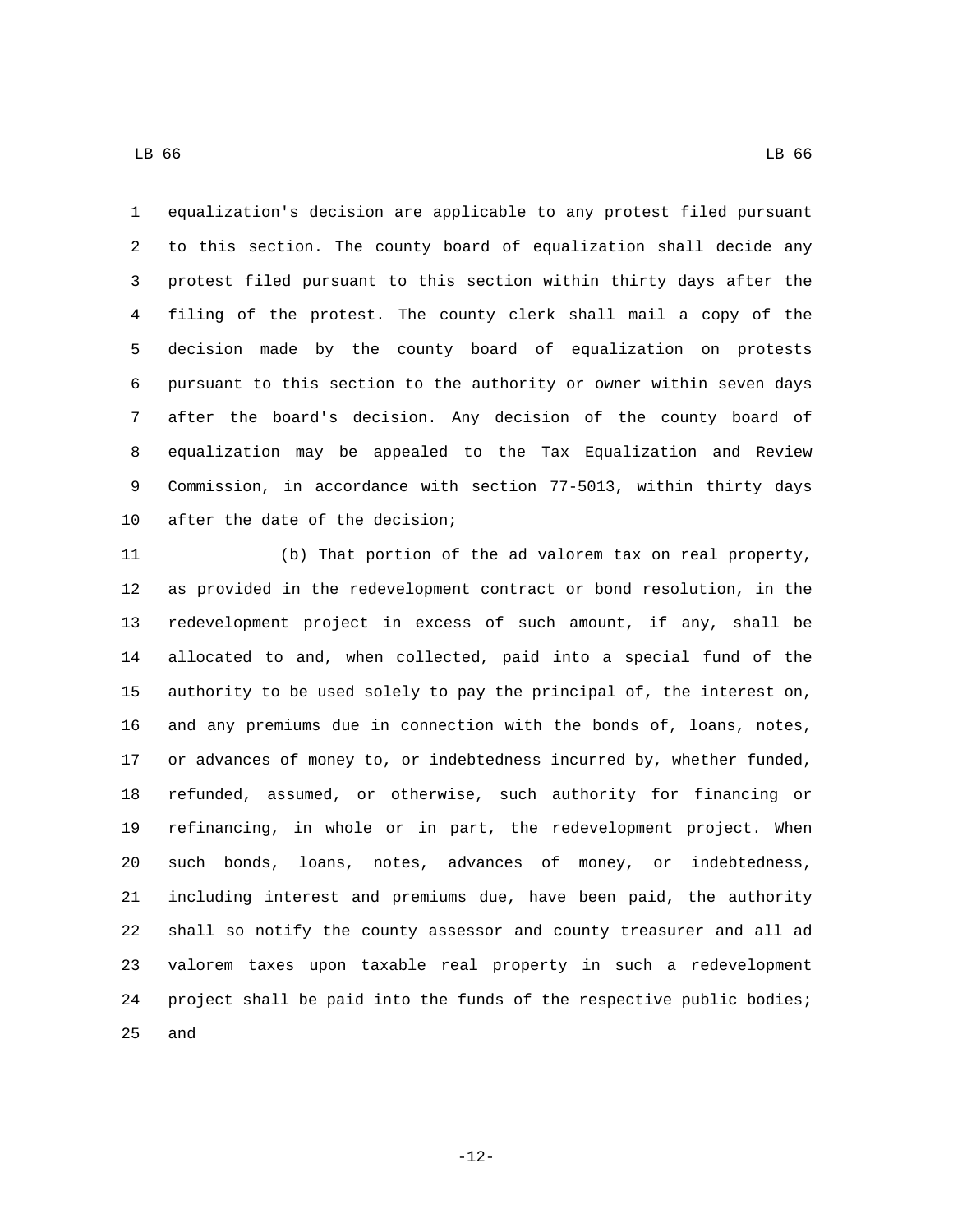LB 66 LB 66 LB 66 LB 66 LB 66 LB 66 LB 66 LB 66 LB 66 LB 66 LB 66 LB 66 LB 66 LB 66 LB 66

 (c) Any interest and penalties due for delinquent taxes shall be paid into the funds of each public body in the same proportion as are all other taxes collected by or for the public 4 body.

 (2) The effective date of a provision dividing ad valorem taxes as provided in subsection (1) of this section shall not occur until such time as the real property in the redevelopment project is within the corporate boundaries of the city. This subsection shall not apply to a redevelopment project involving a formerly used defense site as authorized in section 3 of this act.

 (3) Beginning August 1, 2006, all notices of the provision for dividing ad valorem taxes shall be sent by the authority to the county assessor on forms prescribed by the Property Tax Administrator. The notice shall be sent to the county assessor on or before August 1 of the year of the effective date of the provision. Failure to satisfy the notice requirement of this section shall result in the taxes, for all taxable years affected by the failure to give notice of the effective date of the provision, remaining undivided and being paid into the funds for each public body receiving property taxes generated by the property in the redevelopment project. However, the redevelopment project valuation for the remaining division of ad valorem taxes in accordance with subdivisions (1)(a) and (b) of this section shall be the last certified valuation for the taxable year prior to the effective date of the provision to divide the taxes for the remaining portion of the